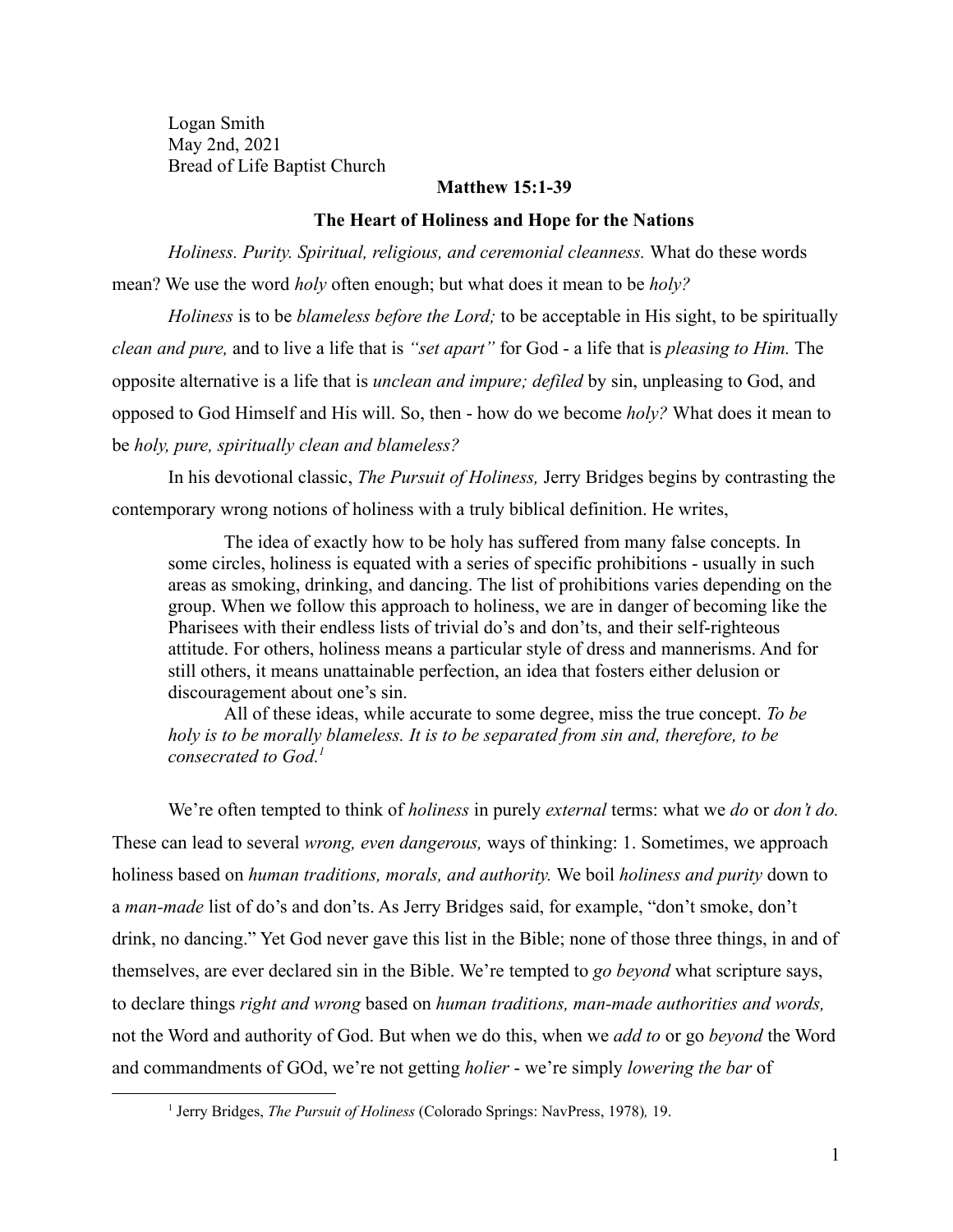holiness; replacing GOd's standards with our own fallen, earthly standards. But that'll never work - *holiness* is about being blameless before *the Lord -* He sets the standard! Our only hope is to come on *His terms,* not ours.

2. But there's another danger here. We're tempted to think that holiness is simply *what we do or don't do,* as if the heart doesn't matter. But this is simply legalism and hypocrisy. God is after our hearts.

#### **Matthew 15:1-39**

These are the very issues Jesus addresses in Matthew 15:1-39. The first-century Jews of his day care a lot about the idea of *holiness.* They would have thought of it in terms of God's Old Covenant Law, given in the Old Testament. After all, the Law gave many rules and commandments, marking off certain *practices, rituals, and people* as *holy or unholy, pure or impure, clean or unclean.* In fact, the commandments regarding the circumcision, the priests and sacrifices, Sabbaths, even *clean and unclean foods* - all of these marked off Israel, specifically, as God's people, separate from the "unclean" and "unholy" gentile nations of the world; they were set apart to be *holy.* They could not even eat the same foods as non-Jews. Yet it was far too easy for the people of Israel *to miss the point entirely.*

In this chapter, Jesus addresses *the heart of holiness.* First, Jesus address the fact that *holiness* cannot be equated with following a man-made list of do's and don'ts - holiness deals with our standing before God, meaning He sets the standard; so our only hope for holiness will be found not from the words or traditions of mankind, but from the Word God Himself, revealed in Jesus Christ through the Bible. But secondly, Jesus shows that holiness isn't simply *following the rules;* it's not just concerned with what we *do or don't do,* with our behavior, with what we look like on the outside; God looks at *our hearts,* and true holiness flows from a *pure heart.* Finally, Jesus shows us that *being part of GOd's holy people* is only possible *by believing in the gospel of Jesus Christ -* and therefore, is no longer just for Jews, but for *all people in all nations and places -* and that means you, me, and our neighbors.

# **I. Holiness is based on the Standard & Word of God, Not the Traditions & Commandments of Man (15:1-9)**

In verse 1, we're introduced to a *conflict* between Jesus and a group of religious leaders of the Law. A delegation of "Pharisees and scribes"came to Jesus "from Jerusalem." These are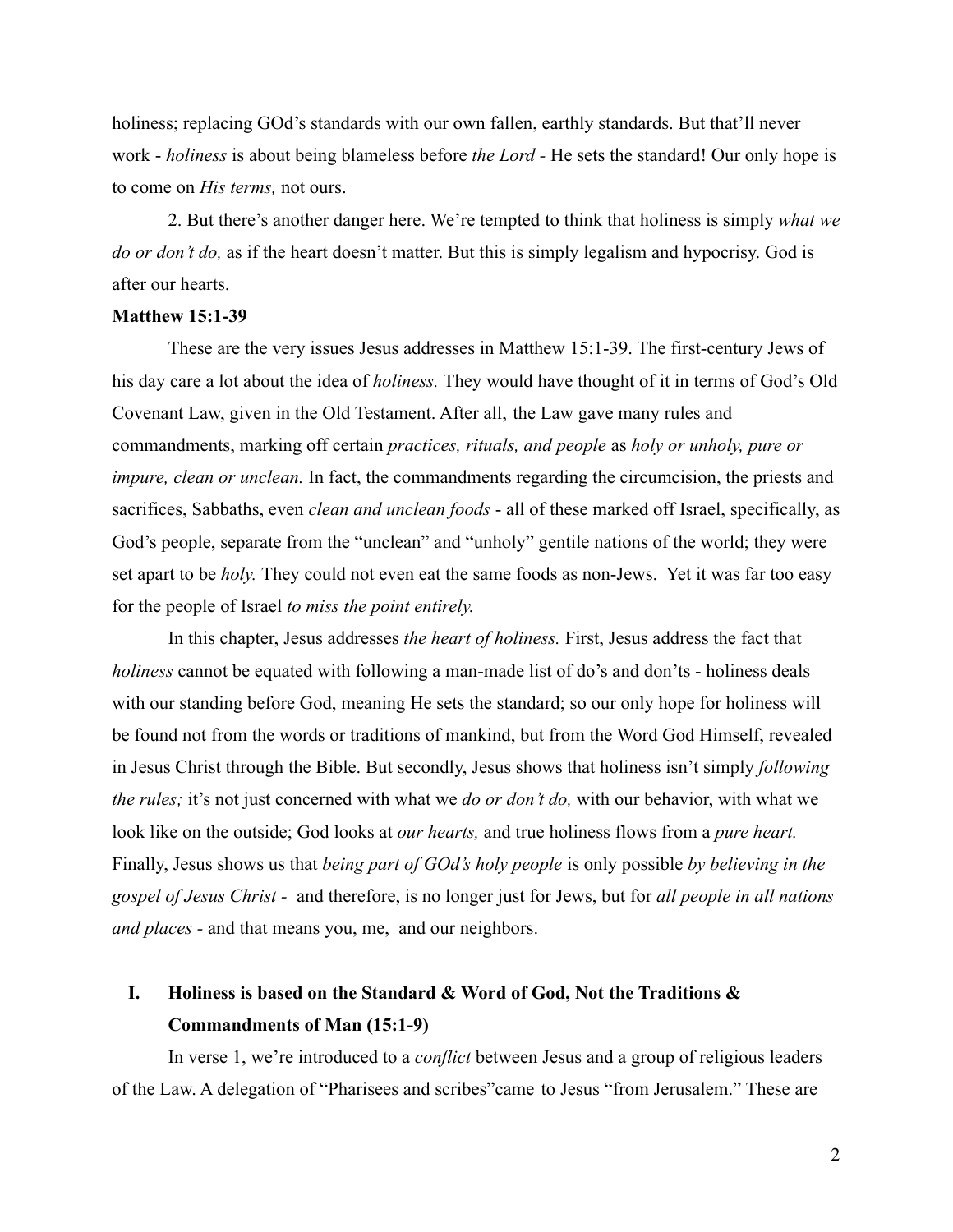different then the local religious leaders and law teachers we have seen interact with and oppose Jesus so far in the book of Matthew: these are from the capital, Jerusalem, and held greater authority and respect; this was most likely a delegation sent from Jerusalem to go and check out Jesus for themselves; after all, Jesus's life, ministry, teachings, and miracles were often a *direct challenge* to their own teaching. Sure enough, that's exactly what we see here: a *conflict* over exactly which, and *whose,* teachings should be obeyed.

They make an accusation against Jesus and his disciples in v.2: "Why do your disciples break the tradition of the elders? For they do not wash their hands when they eat." As I said, these are religious leaders and teachers of the Law; they're accusing Jesus and his followers of *breaking the rules.* But here's a very important thing we have to understand about what's going on here: *this was not a command of God* that they were breaking; it was part of the "tradition of the elders." It was not part of God's Law under the Mosaic Covenant; it was not prescribed or commanded in the Old Testament scriptures. It was a *man-made rule,* part of the traditions of the religious leaders and teachers of Israel, passed down and added to over the centuries.

But these religious leaders and teachers had *elevated* the "traditions of the elders" - the teachings and commandments of Man - to the same level and authority of *God's Law - the very word of God authoritatively revealed in the scriptures.*

In fact, Jesus doesn't answer their question directly; he responds with a rhetorical of his own designed to show them that this was exactly what they were doing: clinging to the teachings of man as more authoritative than the teachings and Word of God. He responds, in v.3, "And why do you break the commandment of God for the sake of your tradition?" They elevated their own traditions, teachings, and rules not only to the *same level* as GOd's Law, but even *over and above it!* THey justified *breaking God's Law* by replacing it with their own.

Jesus explains what he's taling about in vv.4-6. First, he mentions two explicit commands from God in the Law of the Old Covenant: "For God commanded, 'Honor your father and your mother." which comes from **Ex. 20:12,** "and, 'Whoever reviles father or mother must surely die,'" quoting **Ex. 21:17.** But vv.5-6 make clear that the religious leaders devised teachings and traditions that they valued more than this law, and so devised a way for people to *break and disregard* the law of God - yet claiming to be obeying God all the while! To "honor" one's father and mother included caring for them, especially financially, as they grew older, or had great health needs. But man-made teachings were developed that said a man could get out of this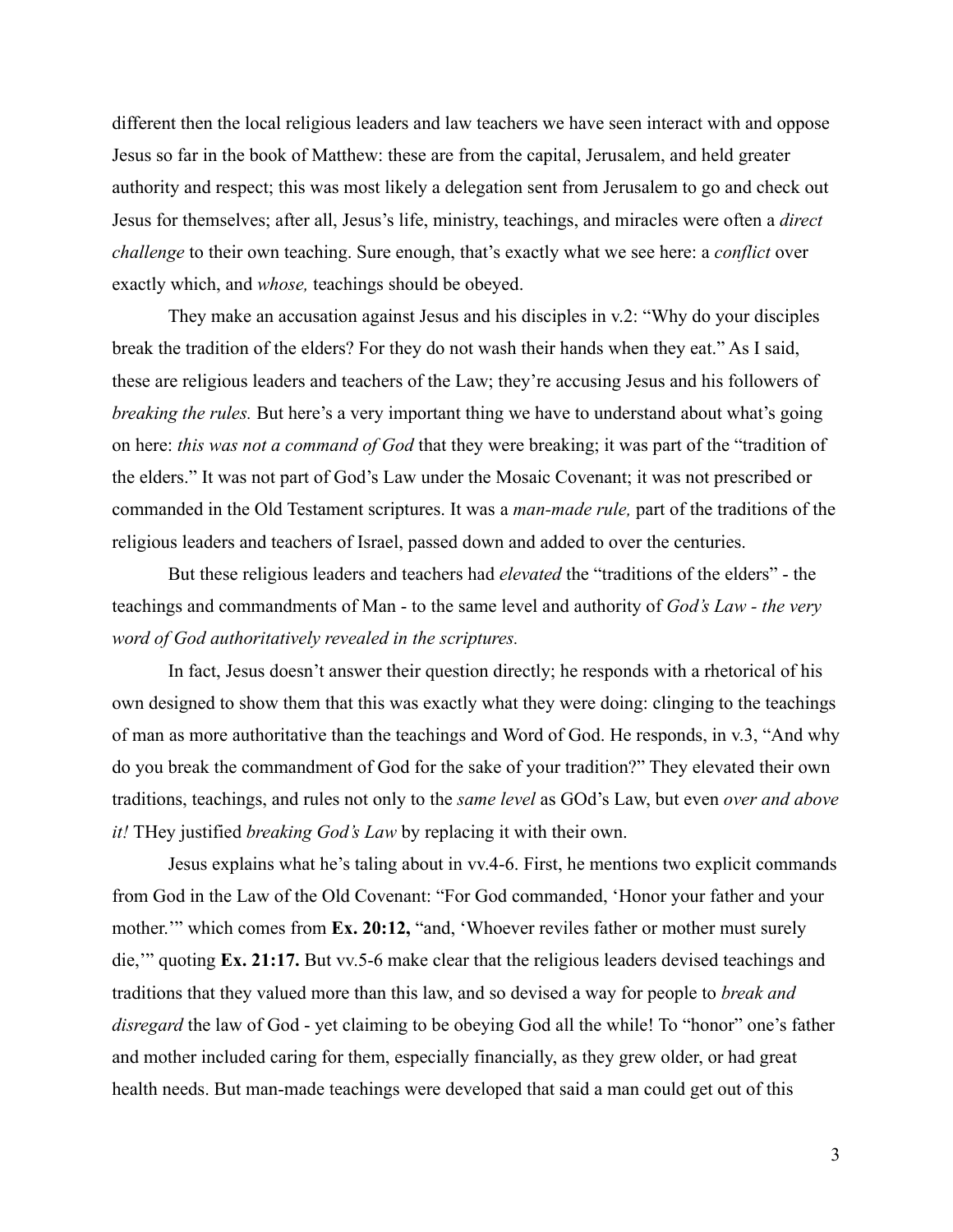responsibility by claiming, "What you would have gained from me is given to God." The word for it was "chorban," as some of your translations might say. In other words, they could say, "Listen, mom and dad, I know you need help - but sorry, I'm devoting my expendable income to the Lord instead!" There are various sinful reasons why someone would do this, not to mention spite; but let's not miss Jesus's point: such a person is *claiming* to devote their goods to God in service to him; but on the contrary, they are *disobeying and dishonoring God* by *dishonoring and sinning against their parents!*

In creating, teaching, and obeying these man-made laws and traditions, they *claim* to be obeying and worshipping God; they *claim* to be holy! But Jesus gives them this scathing rebuke: "You hypocrites! Well did Isaiah prophesy of you, when he said: 'This people honors me with their lips, but their heart is far from me; in vain do they worship me, teaching as doctrines the commandments of men.'" (vv.7-9, quoting Isa. 29:13). They claim to be holy and serving God blamelessly, yet they were just *hypocrites -* what they claimed and pretended on the outside could not be further from the truth on the inside. Their hearts were far from the Lord; they did not love him. They did not trust and obey GOd's Word; they loved the teachings and commandments of men more! And so, despite what they claimed, they elevated man-made *traditions, teachings, and rules* over against the *authority of God's word.* THey taught these man-made words as *doctrine,* justifying their disobedience to GOd; and the consequences are clear: this is the exact *opposite of holiness.* Adding on more rules doesn't make them any holier; it actually makes them *worse,* yet hardens their hearts as they hypocritically settle into their self-righteousness.

# This has a clear application for us today, in our context: *God Himself and His Word must be our standard for holiness, not man-made rules and traditions.*

The Bible alone is God's *holy, inspired, and authoritative Word.* As the divine revelation of God, it alone is *inerrant,* meaning it is without error, *and infallible,* meaning that it *cannot* be wrong. God reveals himself to us; God's Word alone can show us how to know GOd and walk before him blamelessly. Therefore, we must be very careful to not elevate man-made "commandments" and "traditions" to the place of binding *authority -* that is reserved for God and His Word alone.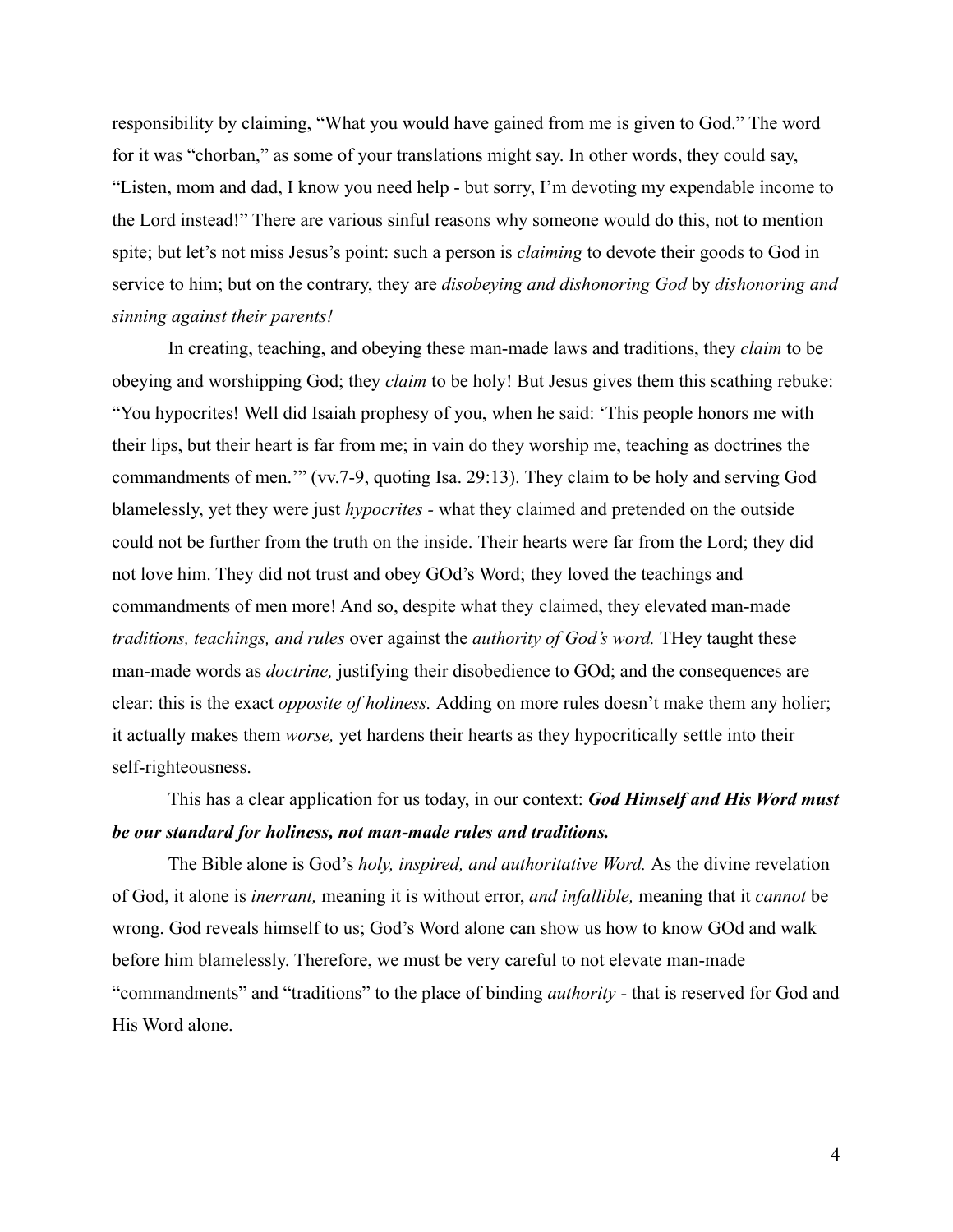We're conservative, evangelical Baptists - we affirm this and claim this to be true! ANd yet, it is so easy for us to fall into the same trap of replacing God's Word with the word of mankind; sometimes even without realizing we're doing it.

For example, there have been many conservative, evangelical baptists who have declared certain actions to be *sin,* even though the Bible never does so: such as playing cards, dancing, going to the movies, getting tattoos, or drinking alcohol. This list has changed somewhat over the years; some things have been taken off, some added, and some remain the same. All of these things have the potential to lead towards sin, or to be used in overtly sinful, harmful ways. Yet none of them are explicitly sinful themselves; the Bible never declares a rule that they are inherently sinful.

Now, I believe that those who teach and hold to such man-made traditions and rules (such as no tattoos, no drinking, no movies, etc.) as authoritatively binding on others are typically *well-meaning people.* Take alcohol, for example: the Bible *never* says that alcohol is a sin. In fact, we see many examples of people drinking alcohol in good, godly ways, such as giving thanks to God or participating in godly worship; even Jesus drank alcohol! Yet the Bible *does* make clear that it is very possible to drink alcohol in ways that are very sinful and harmful, to ourselves and others; we see many commands and example sin the Bible stating that *getting drunk* or being *addicted and dependant upon* alcohol is sinful, harmful, and a sign that our heart is not where it should be. And examples of this have always been easy to spot. Well, in the late 1800's, there was a lot of poverty and depression in America; so many people turned to the bottle to drown their sorrows, leading to even more pain and sorrow; it was a plague in communities and churches. So, very well meaning people began efforts to stop this. Eventually, what began as principles of wisdom became traditions, so that many American Christians started to consider drinking any alcohol at all a sin. So again, I think there can be a *lot* of wisdom in not drinking alcohol! There are many people who should not drink it; there are many ways in which drinking alcohol *can be sinful.* It is a topic we have to approach carefully, with wisdom. For some, this means total abstinence; but for other godly, mature Christians, this can mean *moderation.*

Now, my point is simply this: we have to be very careful not to accuse someone of *sinning* when God does not do so. If we call something right or wrong, sinful or holy, we must do so because of what *God says,* in the Bible, *not what men and women have said over the years.* Yes, there is absolutely a place for wisdom! So, for example, you might decide for you and your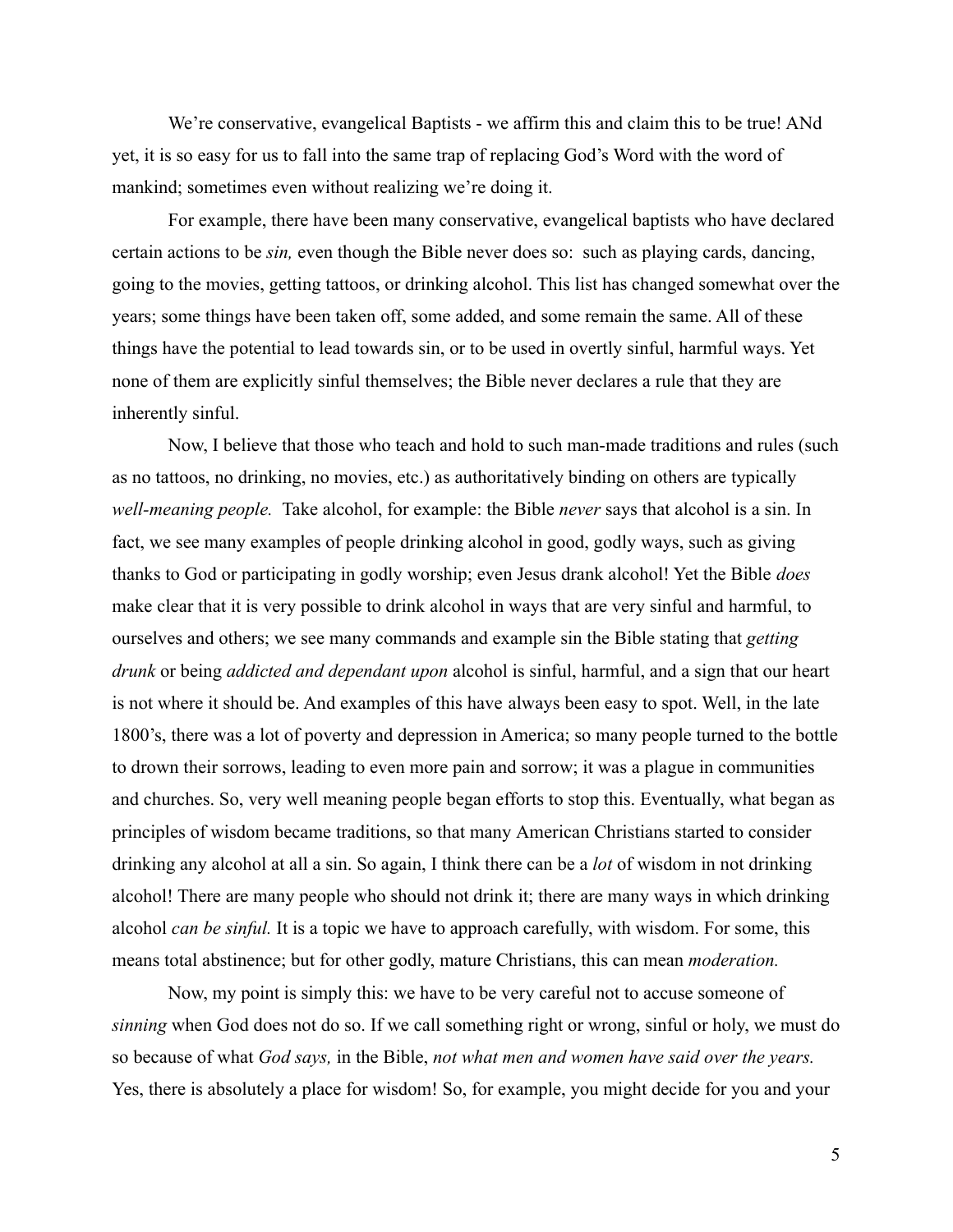family, you're not going to drink alcohol at all; or that you will not own a TV or computer or smartphone, to avoid the countless dangers posed by the internet; or you may decide that you can't send your kids to public school and can only homeschool or do a private Christian school; and on and on we could go. These are areas of *Christian Liberty.* These are decisions we have to make, and they require wisdom. But as we do so, we have to be *very careful* that we do not *judge others* who come to a different decision in an area of Christian Liberty. If God says something is a command or a sin, then that is binding on all Christians, and we must listen, believe, and obey. But if He doesn't, and a situation requires wisdom, we must make sure that we *do not elevate man-made traditions, rules, or prohibitions to the level of binding authority.* Even though we may have good intentions, we must take care lest we actually *disobey God* by the very actions we claim are "holy." We must take great care that we do not become judgmental, self-righteous, hypocritical Pharisees.

After all, holiness is not just about behavior, but the heart. And this leads us to point number two...

#### **II. Holiness is Not Merely External, But is a Matter of the Heart (15:10-20)**

The Pharisees claim to be holy, claim to be serving and worshipping God, but Jesus's rebuke in vv.7-9 makes clear: they are hypocrites; they look good on the outside, but their hearts are evil and far from God; they don't truly worship or obey God, despite what good actions they do in their lives, because *holiness* is not just about external behaviors, not just about do's and don'ts - it's a matter *of the heart.*

Jesus continues to make this point in vv.10-20, as he turns to teach the crowds. He says, in v.11, "It is not what does into the mouth that defiles a person, but what comes out of the mouth; this defiles a person." Jesus is referencing the Old Testament Law of God; specifically, the many dietary restrictions and food laws. There were "clean foods" that could be eaten, such as certain kinds of fish or beef; but there were also "unclean" foods, such as shrimp, lobster, and pork. These dietary laws set Israel apart from the gentile nations as *holy to the Lord.* And to eat *unclean* foods made someone ceremonially unclean.

So then, someone might say, "Being holy and blameless before the Lord is all about the things that we do externally; our outward behaviors. Keep the Law, and you're pure and blameless; break the rules of the Law, and you're unholy, unclean, defiled." But Jesus makes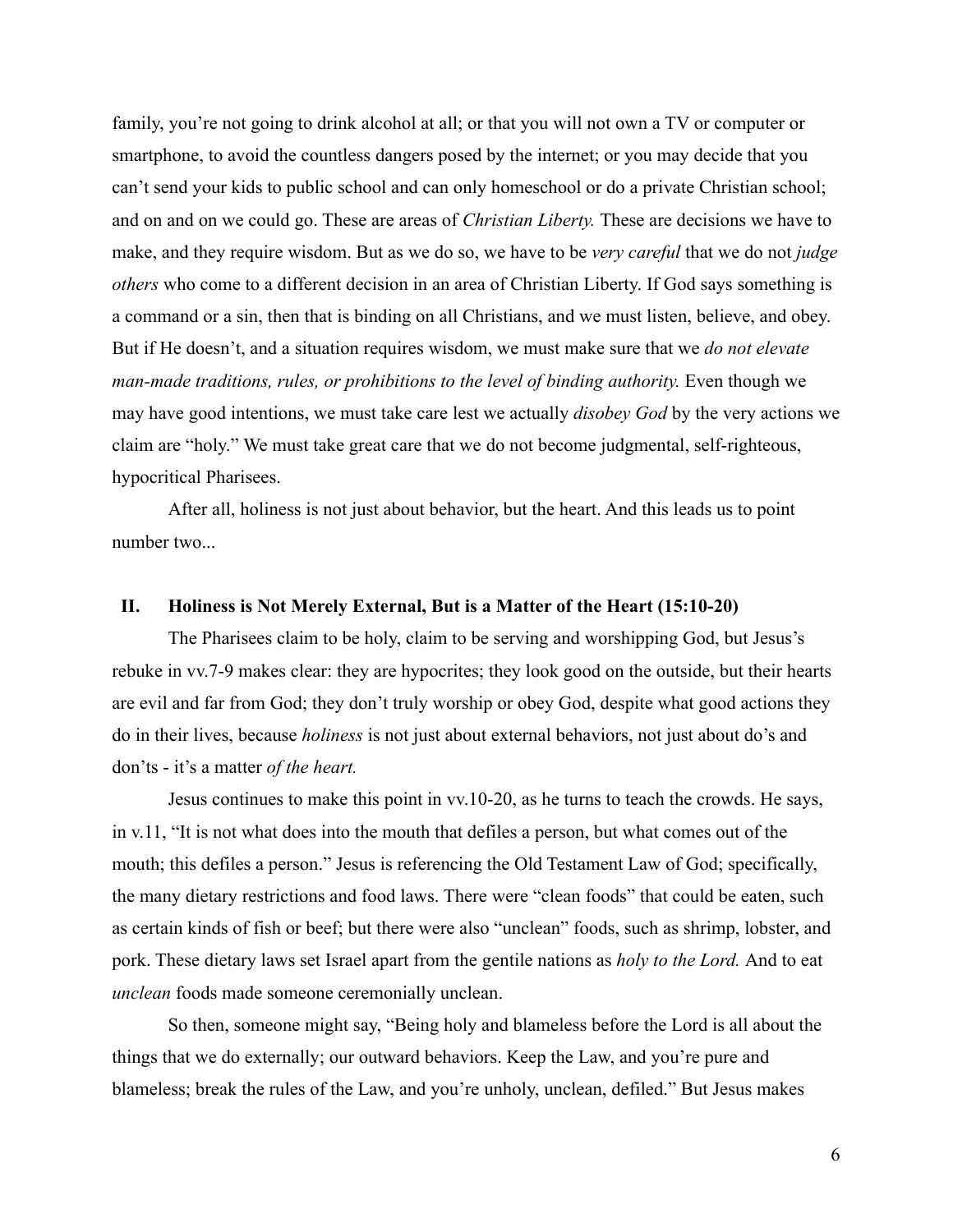clear that it's more complicated then that. In fact, what he's saying here, is that such thinking *misses the point.* The Laws about "clean" and "unclean" foods were given to teach us that there is, indeed, a distinction between those who are *pure, clean, holy, and blameless* before the Lord, and those who are *unholy, unclean, and defiled.* But the point was *never* that those foods in particular made someone unholy or unclean! Rather, they defiled someone because to eat them, as an Old Covenant Jew, was to *explicitly break the command of God* under that Law. Jesus drives the point home more clearly for us in vv.17-18: "Do you not see that whatever goes into the mouth passes into the stomach and is expelled? But what comes out of the mouth proceeds from the heart, and this defiles a person." In other words, what we eat doesn't defile us - *our sinful hearts do.* What we say and do simply flows *out of our hearts.* Disobeying God flows out of a heart that is *sinful and unholy.* If someone speak an evil word, it proceeds *from the heart.* If they praise God, it proceeds *from the heart.* And so it is with all we speak, say, or do. Verses 19-20 continue: "For out of the heart come evil thoughts, murder, adultery, sexual immorality, theft, false witness, salnder. These are what defile a person."

We're often tempted to boil down "holiness" into *external things* that we either *do* or *don't do.* But this misses the whole point: a morally blameless, spiritually *clean and pure* life that is *acceptable and pleasing to the Lord,* cannot be boiled down to a list of "do's and don'ts." *True spiritual purity - true holiness -* is a matter of the *heart.* Yes, it will necessarily affect our outward actions, what we *do and don't do -* but it is *so much more than that.* It is to be *truly clean and pure* from the *inside out;* to truly have a right standing before God; a right relationship with Him; to be acceptable and pleasing in His sight, in every dimension of our lives!

Yes, our behavior matters. Yes, there are *morally right things* and *morally wrong things.* But we can never settle for merely external change of behaviors; this will not save anyone. Nor does it fix the problem! Because the problem is with our *hearts.* We don't need to be clean just on the outside; we need to be clean - pure, holy, and blameless before the Lord - *on the inside, in our hearts!* We need hearts that love, trust, and obey God! Hearts set apart and completely devoted to him! Everything else we say and do must flow out from *a pure heart.*

We need new hearts. And that is something that the Law - a list of rules - can *never* produce. But thankfully, that's why Jesus came! Which brings us to point three…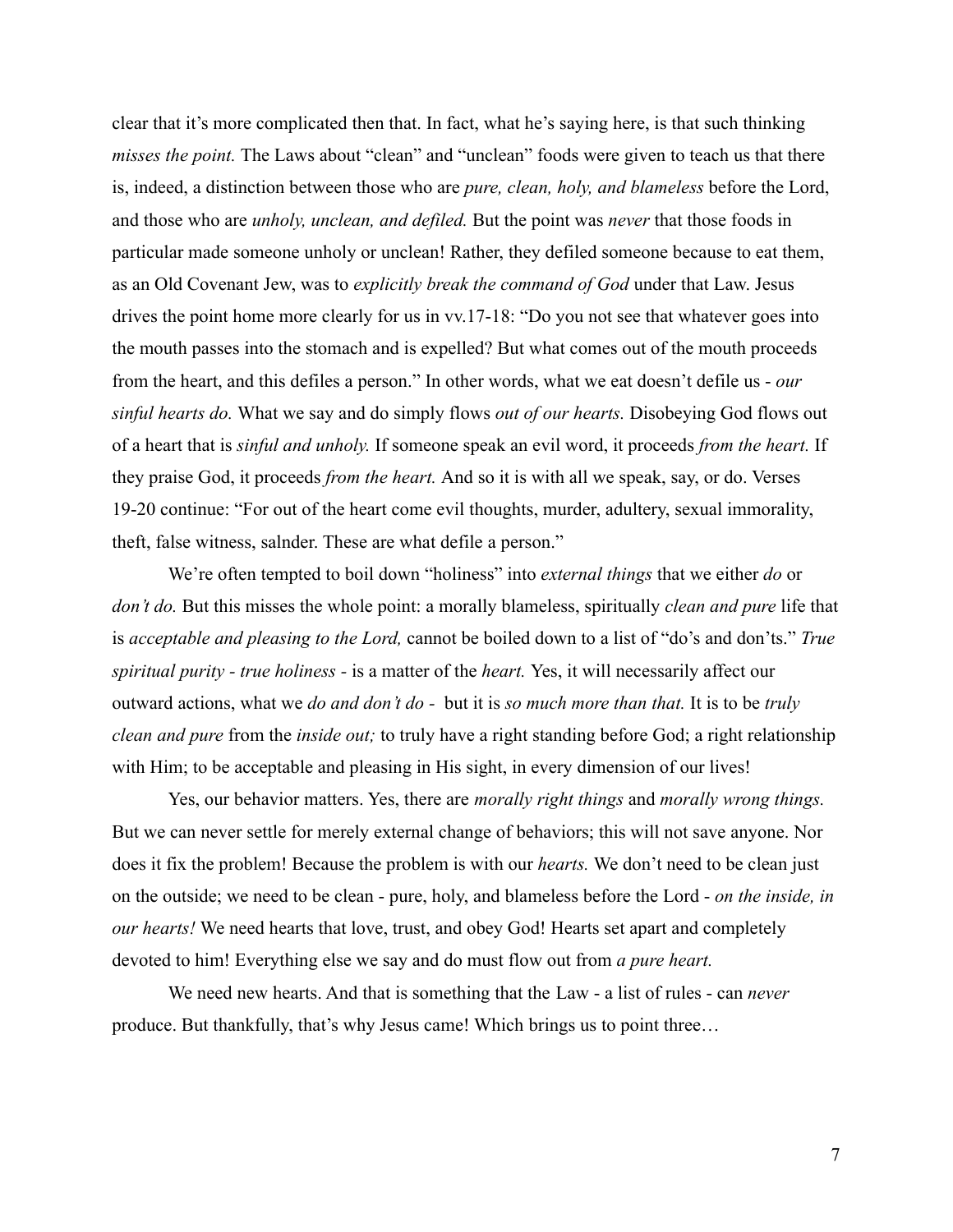## **III. Jesus Came to Save Unholy People from the Whole World - Anyone Can be Made Holy in the gospel of Christ (15:21-39)**

There is one more radical implication of what we just read from Jesus in v.11. He declared that it's not about the *food we eat* that makes us clean or unclean, but our *heart.* We've looked at what that means on an individual level; but it also has massive implications for what it means *to be part of the holy people of God.* This same story is recorded in Mark 7, yet mark adds this comment in v.19: "Thus, he declared all foods clean." Obviously, we know that today we're no longer under the Old Covenant, nor the food laws. Our response is usually to praise the Lord that our salvation and standing before him does not require that we abstain from bacon, shrimp and lobster - and we should indeed praise the Lord for that! But we also need to recognize the *significance* of what has taken place that allows us to do that.

Think of Peter and Cornelius, in Acts 10. It was very difficult for the early Christians to get beyond 2 things: 1. Giving up the food laws, so that they could eat all foods, and 2. That gentiles could be Christians simply by believing the gospel of Jesus Christ, without becoming full-fledged Jews. And these two issues were *intricately related.* As we've seen, a big part of the food laws was to *make a visible distinction* between God's people and the unclean gentile world. But that has now been fulfilled in the true distinction: whether or not we believe in the gospel of Jesus Christ!

And this is the point being made in the three stories of vv.21-39: the gospel of Christ is not just for Israel, but for *the gentiles as well* - for anyone, anywhere, that believes in Him!

But the first story here, about the Canaanite Woman in vv.21-28, is a little difficult. It opens by telling us that Jesus leaves the region - he not only Galilee, but this time, *he leaves Israel;* he goes outside of Jewish territory into "Tyre and Sidon" (modern-day Lebanon). This is *pagan gentile* territory. In v.22 a "Canaanite woman" comes up to Jesus. If you remember from the Old Testament, Canaanites are *ancient, sworn enemies of Israel.* Yet she comes to Jesus and begs him to heal her daughter (vv.22-23). Yet Jesus's answer is shocking; he tells her *no.* "He answered, 'I was sent only to the lost sheep of the house of Israel." While shocking to us, this would not have been the shocking part to his contemporaries; the Messiah was said to come *to save Israel,* not the gentiles. Yet the Canaanite woman shows *persistent faith* in the God of Israel - in Jesus, the Messiah. While she recognizes that she is a gentile, she believes that there is enough grace in God even for the gentiles - that "even the dogs eat the crumbs that fall from their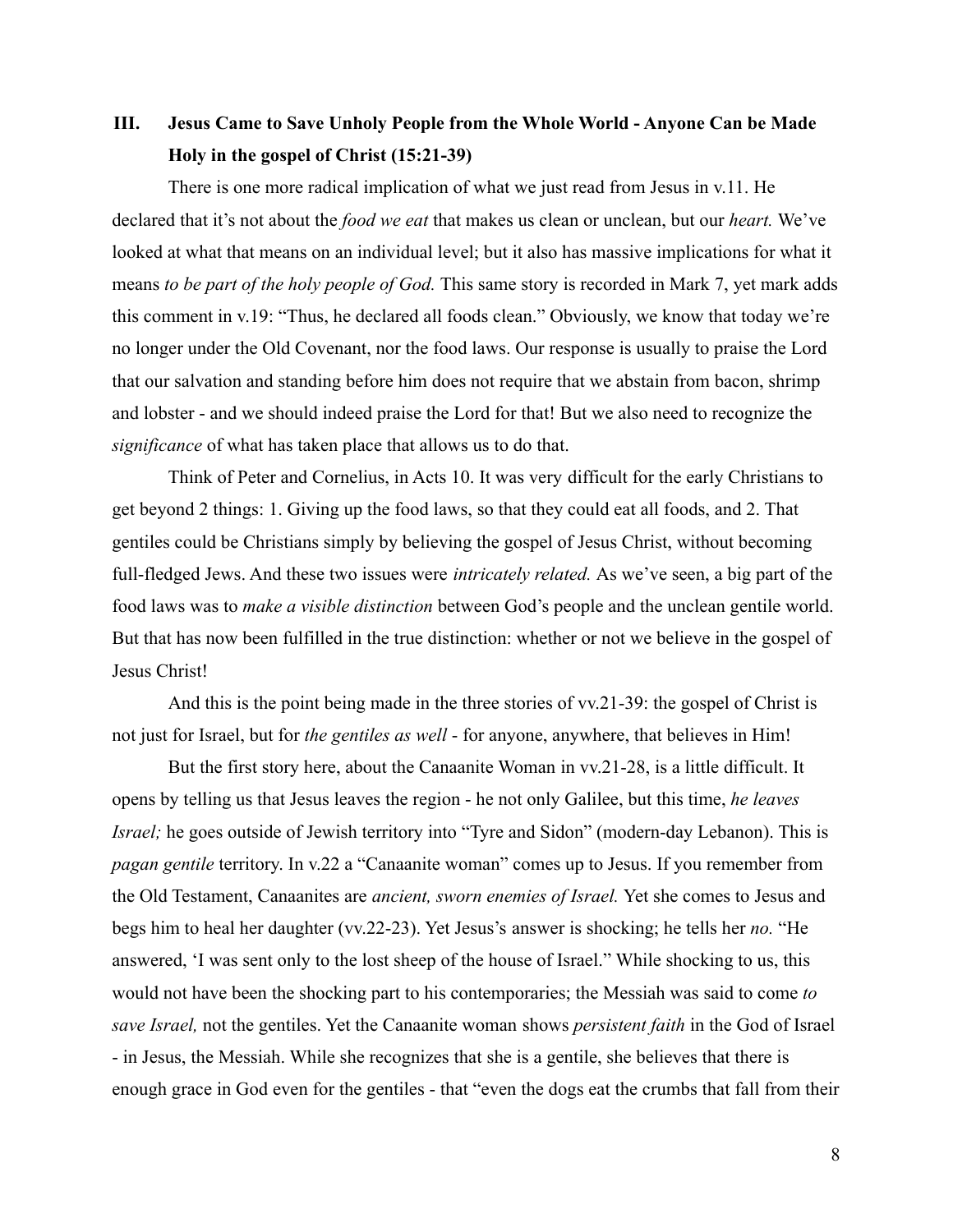masters' table." And how does Jesus respond! He commends her faith! "O woman, great is your faith!" And he healed her daughter immediately.

This is a jarring story, but the end makes sense of it all: Jesus's point is that *this is why he came;* it was Jesus's mission to bring salvation to anyone who would simply *believe and have faith in the grace of God!* Jesus came to the Jew first - *but also for the Gentiles - us;* all people in all the world!

The next two stories continue to make this same point. While in the same gentile territory, he performs many of the exact same healings and miracles *there* that he did in Israel (vv.29-31). And how do these pagan gentiles respond? V.31: "And they glorified the God of Israel."

Then we see Jesus miraculously feed thousands, once again, in vv.32-39. We just saw pretty much the same story last week, in the feeding of the five thousand in chapter 14, didn't we? So does Matthew give pretty much the same story - only this time, seeming a little less impressive, with less people, more food to start with, and half as many leftovers? *To underscore the point:* Jesus is sharing the bread of the children of Israel with the "gentile" dogs of the whole world! Jesus pours out his *compassion* and *power* not just on Israel, but for anyone and everyone, in the whole world, who would come to Him! Jesus came to save the *nations!*

These three stories are simply playing out the implications of the *first half* of chapter 15: we're not made holy by laws of man, by external do's and don'ts, not even by belonging to Israel or keeping the Law - *our sinful, defiled hearts can only be made holy by faith in the gospel of Jesus Christ! Salvation* is possible for the entire world because it is based *purely on faith in Christ.* No matter how unholy, unclean, or defiled you or someone else is because of sin, *we, too, are cleansed and made clean, holy and blameless before the Lord -* simply by putting our faith in the grace of Christ Jesus, just like the Canaanite woman!

This displays for us the incredible *grace* of the gospel. This grace is for absolutely *anyone,* no matter our background. It's not about how clean we look on the outside; not about how well you've lived up to this point. It's not about how smart, educated, rich or poor, put-together or crusty, successful or washed out any of us are - we simply have to *believe* the good news of Jesus's incredible love and grace. No matter how unholy and unclean you've been this week, only one thing can make you clean: *the blood of Jesus Christ,* shed on the cross to take away our sin, guilt, and shame - and if you believe in this, then *His grace is for you!* Simply